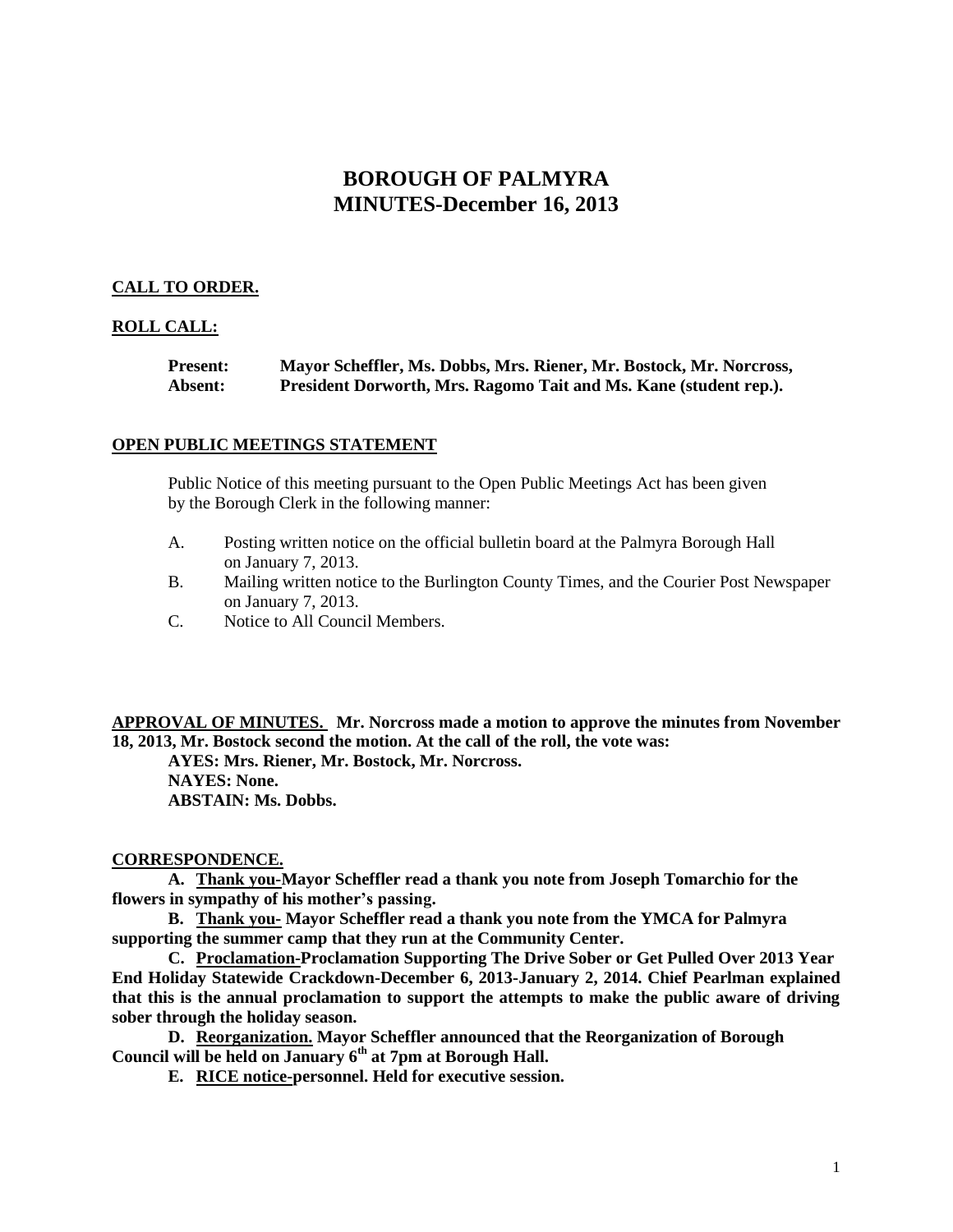#### **PROFESSIONAL UPDATES.**

**Environmental Resolutions-William Kirchner presented a power point demonstration of the improvements for the sewer plant that would be completed by the NJEIT loan. Mr. Kirchner reviewed the history of the plant and also the growth of the housing stock surrounding the plant. There is a lot of infrastructure work to be updated. The odor control issue is being coordinated with the DEP and they have agreed with the list of improvements that were submitted. The Borough needs to receive approval for the funding by February to qualify for the loan. Mr. Gural explained that the ordinance will also have to be approved by the Local Government Division of Finance Board. Mr. Bostock inquired if there is an estimate on the number of homes that will benefit from the improvements. Mr. Kirchner replied that all of the homes in the Borough will benefit with the improvements. The immediate neighborhood will benefit from the odor control improvement, but the entire community will benefit with the improvements to reduce flooding. Mr. Bostock inquired as to what improvements are being considered to help with the flooding. Mr. Kirchner explained that the doorways will be elevated as well as other improvements so that the plant will stay operable during a major flood. Ms. Dobbs discussed that the odor is many times throughout the entire Borough, so it will benefit all of the homes in town and if flooding occur the entire town would be without a sewer plant.** 

#### **ORDINANCES ON SECOND READING. (public hearing).**

**A. Ordinance 2013-29, An Ordinance Of The Borough Of Palmyra Providing For Improvements To And The Acquisition Of Equipment For Use By The Borough's Sewer Utility, Appropriating \$4,529,000 Therefor, Authorizing The Issuance Of \$4,529,000 In Sewer Utility Bonds Or Notes Of The Borough To Finance The Same. Mayor Scheffler read the ordinance by title into the record.** 

**Mayor Scheffler discussed that this is one of the largest project going on in the borough and that the ordinance gives the borough the opportunity to bond upto a certain amount. The ordinance does not approve any set dollar amount for a certain project. The council would have to award the projects for the funds to be actually spent. The state has set certain deadlines in place to receive the loan, but the bond ordinance has to be adopted before the loan is given. Mayor Scheffler recommend not adopting the ordinance tonight and waiting till January, so that the new councilmembers would have an opportunity to vote and discuss the project. Mrs. Riener discussed that she feels that it is completely appropriate to hold the ordinance for the new council.** 

**Mr. Norcross made a motion to open the ordinance for a public hearing, Mr. Bostock second the motion. All members present voted in favor of the motion.**

**Ms. Veitenheimer-Rowland inquired as to why a bond has to be adopted to get the loan from the state? Mayor Scheffler explained that it's a low interest loan, but the borough needs to have a bond ordinance in effect to receive the loan. Mr. Gural explained that bonding affects the annual debt statement and that the authorization to receive the funds will appear next year. The borough still has an obligation to pay back the loan and the bond ordinance essentially guarantees the funding. Ms. Veitenheimer inquired if the sewer bill will rise to cover the cost of the funding. Mr. Gural replied that the borough has the ability to borrow money for the sewer plant and raise the rates if necessary. Mr. Gural explained that at this point there is no way to know the financial impact of the**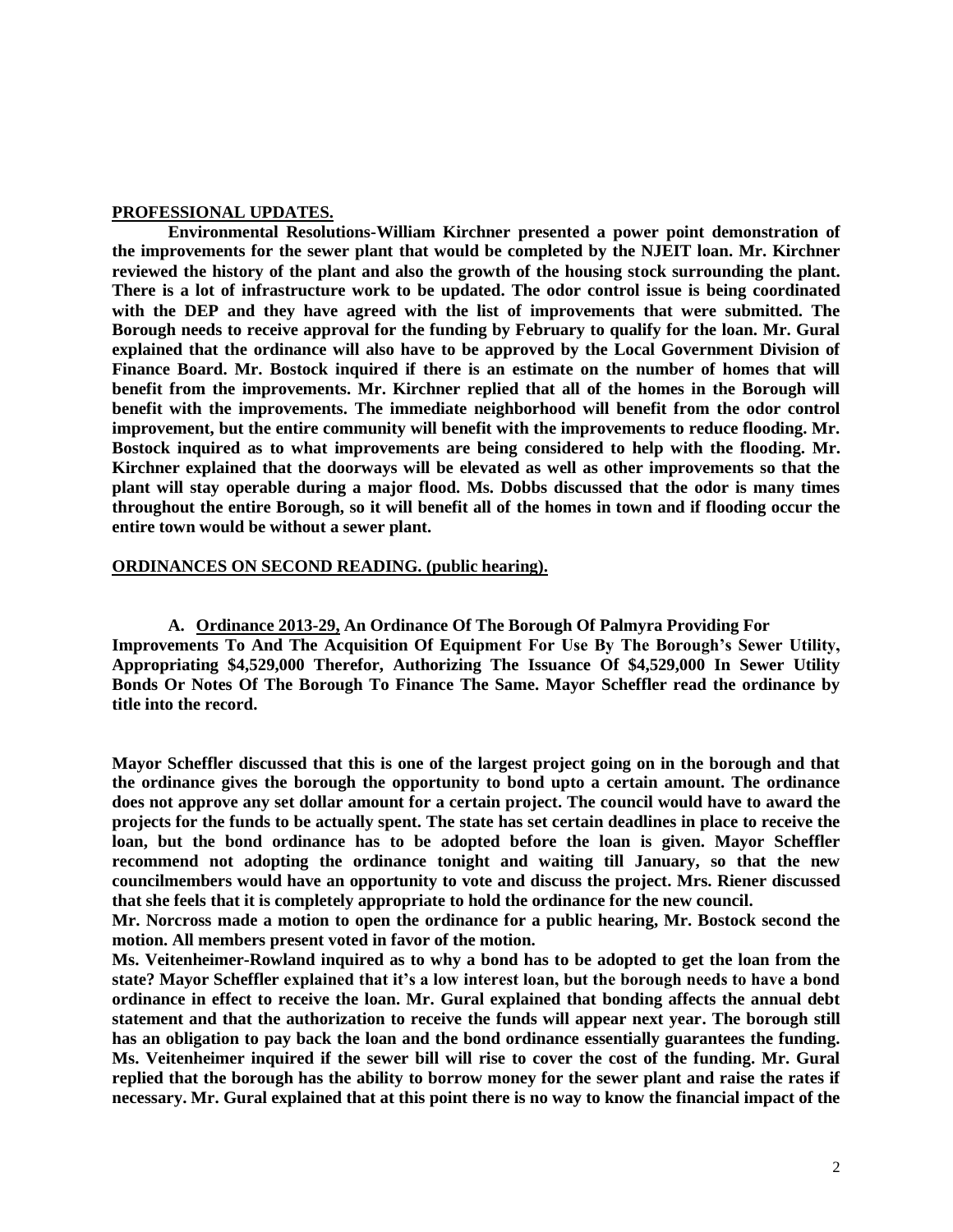**loan as the money is received after the Chief Financial Officer sets the steps into motion to obtain the cash.** 

**Mr. Brooks-Broad Street inquired if the amount of the bond ordinance will affect the residents around \$50.00 or more. Mr. Gural replied that the bond ordinance is for 4.5 million but part of that is for new equipment and vehicles for the sewer department. Mr. Brooks inquired about the sewer going to the water usage and if it is still scheduled to take effect in the spring. Mr. Gural replied that it is the schedule to make the change in the spring, but some of the details with the NJ Water Company still need to be worked on.** 

**Resident(not identified on record)-inquired if the sewer rates were going to change with the new billing. Mayor Scheffler replied that the award for the projects at the sewer plant would not take effect till mid-next year. Resident-will the new billing take effect with the April billing.** 

**Resident(not identified on record)-inquired about how the water usage billing would work. Mr. Gural explained that through studies it has been determined that the average home uses about 26,000 gallons every 6 months. Residents discussed that the amount seem high for the average user. Mr. Gural explained that many homes use higher than that amount and many businesses in the borough use a higher amount. Members of the public held a discussion on water usage (nonidentified for the record).** 

**Ms. Dobbs requested that the comments be limited to the ordinance and that the discussion has gotten off track.** 

**Mrs. Shea-Riverton discussed that she is confused about the need for the bond ordinance and the loan combined. Mr. Rosenberg explained that when the borough seeks to borrow money they have to have a bond ordinance to back up the loan, similar to collateral.**

**Mr. Nowicki-Temple discussed that Mr. Gural had mentioned that three quarters of the loan was for the plant and one quarter of the bond ordinance was for vehicles. Mr. Nowicki inquired about the comments about moving the plant to another location. Mayor Scheffler replied it would be at a cost of about 15 million just to move the plant. Mr. Kirchner explained that the 15 million does not cover the cost of upgrading the infrastructure plus additional cost to move the plant.** 

**Mr. Norcross made a motion to close the public hearing on the ordinance, Mr. Bostock second the motion. All members present voted in favor of the motion.** 

**Mrs. Riener discussed that the figures being discussed are a scope and that when the bids come in they could be lower. Mrs. Riener explained that there can be a lot of misinformation given and that the new members of council need to be in on all of the discussions. No vote was taken on the ordinance so it was not adopted.** 

**NEW BUSINESS. Consent Agenda- Items A-N will be enacted as a single motion, if any resolution needs additional discussion it will be removed from the consent agenda and voted on separately. Mayor Scheffler read the titles of the resolutions into the record. Mr. Gural explained that 2013- 256 is for gas and diesel that is used by the boroughs public works, police and fire department with a shared service with Cinnaminson. It is for a three year agreement, but he would like to have Mr. Kirchner investigate if it is possible for the Borough to install their own pumps at the public works garage. Mr. Gural also discussed the possibility of doing a shared service with the school for gas as well. Mr. Norcross made a motion to approve the consent agenda, Mr. Bostock second the motion. At the call of the roll, the vote was:**

> **AYES: Ms. Dobbs, Mrs. Riener, Mr. Bostock, Mr. Norcross. NAYES: None.**

**A. Resolution 2013-251 , Resolution Authorizing Payment For Health Care Waiver**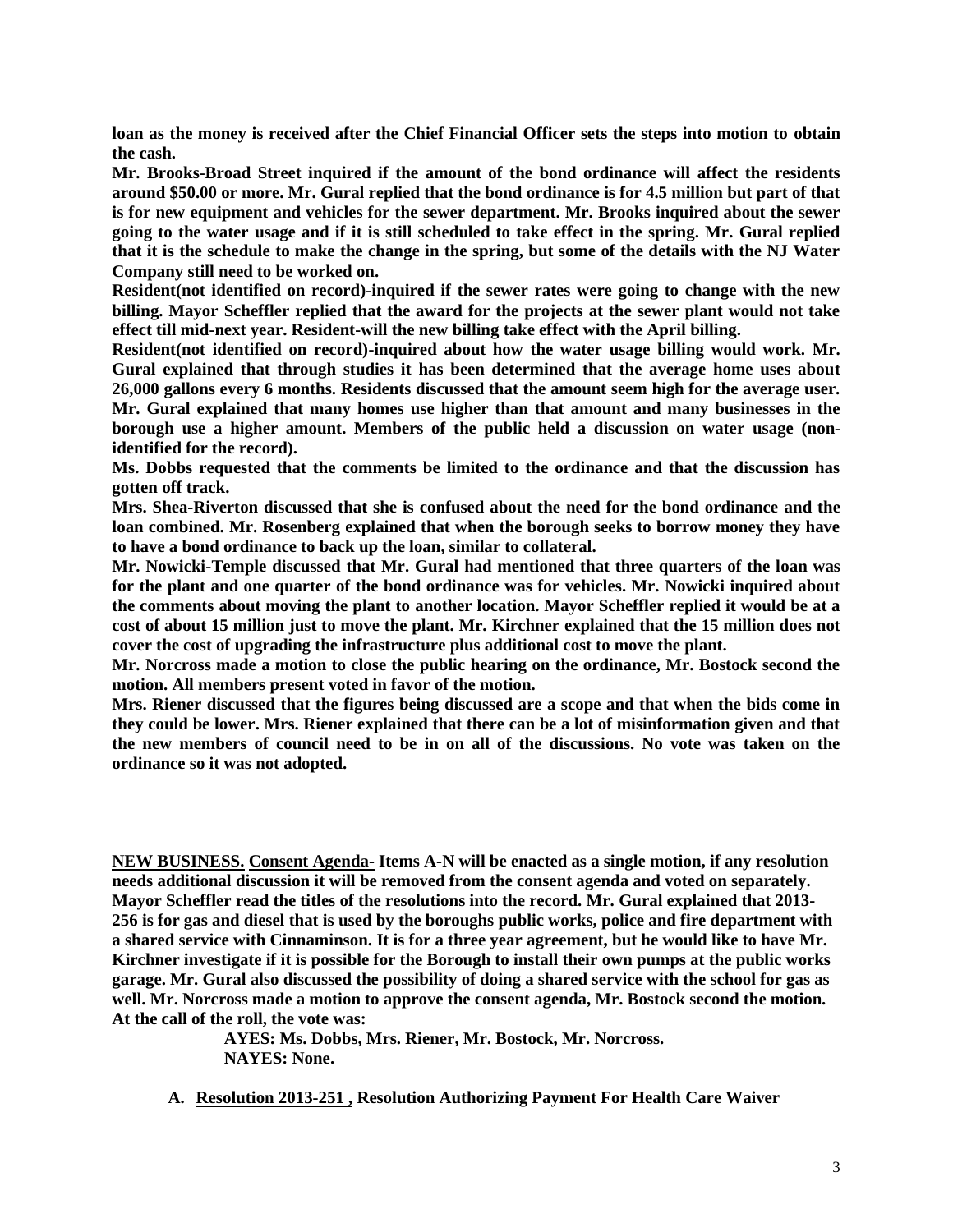**Coverage.**

**B. Resolution 2013-252, Resolution Authorizing A Handicapped Parking Space For 406 Hubbs Drive.**

**C. Resolution 2013-253 , Resolution Requesting Approval Of Items of Revenue And Appropriation N.J.S.A. 40A: 4-87 Chapter 159: Department Of Law And Public Safety-Juvenile Justice Commission, 2013- Summer Expansion Program.** 

**D. Resolution 2013-254, Resolution Requesting Approval Of Items of Revenue And Appropriation N.J.S.A. 40A: 4-87 Chapter 159: 2011 Recycling Tonnage Grant (\$9569.62).**

**E. Resolution 2013-255, Resolution Authorizing Transfers In The 2013 Budget.** 

**F. Resolution 2013-256, Resolution Authorizing A Shared Service Agreement With Cinnaminson Township For Fuel.** 

**G. Resolution 2013-257, Resolution Requesting Approval Of Items Of Revenue And Appropriation N.J.S.A. 40A: 4-87 Chapter 159: 2013 Body Armour-Division of Criminal Justice.** 

**H. Resolution 2013-258, Resolution Authorizing The Sale Of Property No Longer Needed for Public Use On An Online Auction-GovDeals.(abandoned vehicles).**

**I. Resolution 2013-259, Resolution To Cancel Debits and Credits Of \$10.00 or Less.(tax office).**

**J. Resolution 2013-260, Resolution Authorizing The Cancellation Of Taxes For A Totally Disabled Veteran For Charles F. And Janet M. Nicklas Located At Block 121 Lot 7 Tax Year 2013 And Thereafter and Refunding Taxes Paid.** 

**K. Resolution 2013-261, Resolution Approving A Change Order For Parry Avenue-Phase II In The Amount Of A Decrease \$1,839.00 To F & P Contractors Inc.** 

**L. Resolution 2013-262, Resolution Authorizing Refund Of Tax Overpayments For 2013.**

**M. Resolution 2013-263 , Resolution Requesting Approval Of Items of Revenue And**

**Appropriation N.J.S.A. 40A: 4-87 Chapter 159: Delaware Valley Regional Planning Commission- \$27,823.71.**

**N. Resolution 2013-264, Resolution Authorizing The Payment Of Bills For The Month Of November, 2013 In The Amount Of \$452,041.71.**

**O. Resolution 2013-265, Resolution For Subordination Of Mortgage-Housing Rehabilitation Program. Mr. Rosenberg explained that the borough council is asking occasionally to have the loan from the RCA housing program be moved into second place so that they the homeowner can refinance their mortgage. The Borough has an ordinance in place that allows for the borough to approve the subordination of the loan if the property assessment is high enough to handle both the mortgage and the loan. Mr. Rosenberg recommend approving the resolution. Mr. Bostock made a motion to approve the resolution, Mr. Norcross second the motion. At the call of the roll, the vote was:**

**AYES: Ms. Dobbs, Mrs. Riener, Mr. Bostock, Mr. Norcross. NAYES: None.** 

## **COMMITTEE REPORT.**

**Public Events.-Mr. Norcross thanked the fire department and everyone who came out to see Santa at the community center. The pictures will be available soon on the website. There is a movie night on December 20 inside the community center. Mrs. Riener announced that the house decorating contest is tomorrow. Mayor Scheffler thanked the fire department for being out in the weather with Santa.**

**Land Use Board- Mrs. Riener reported that there was no meeting in November of the board. Police Department- Chief Pearlman reported that the police department report is on file. Ms. Dobbs thanked the department for the constant updates to their facebook page. Mrs. Riener discussed that the police department respond quickly at a robbery at a business. ADMINISTRATOR'S REPORT.**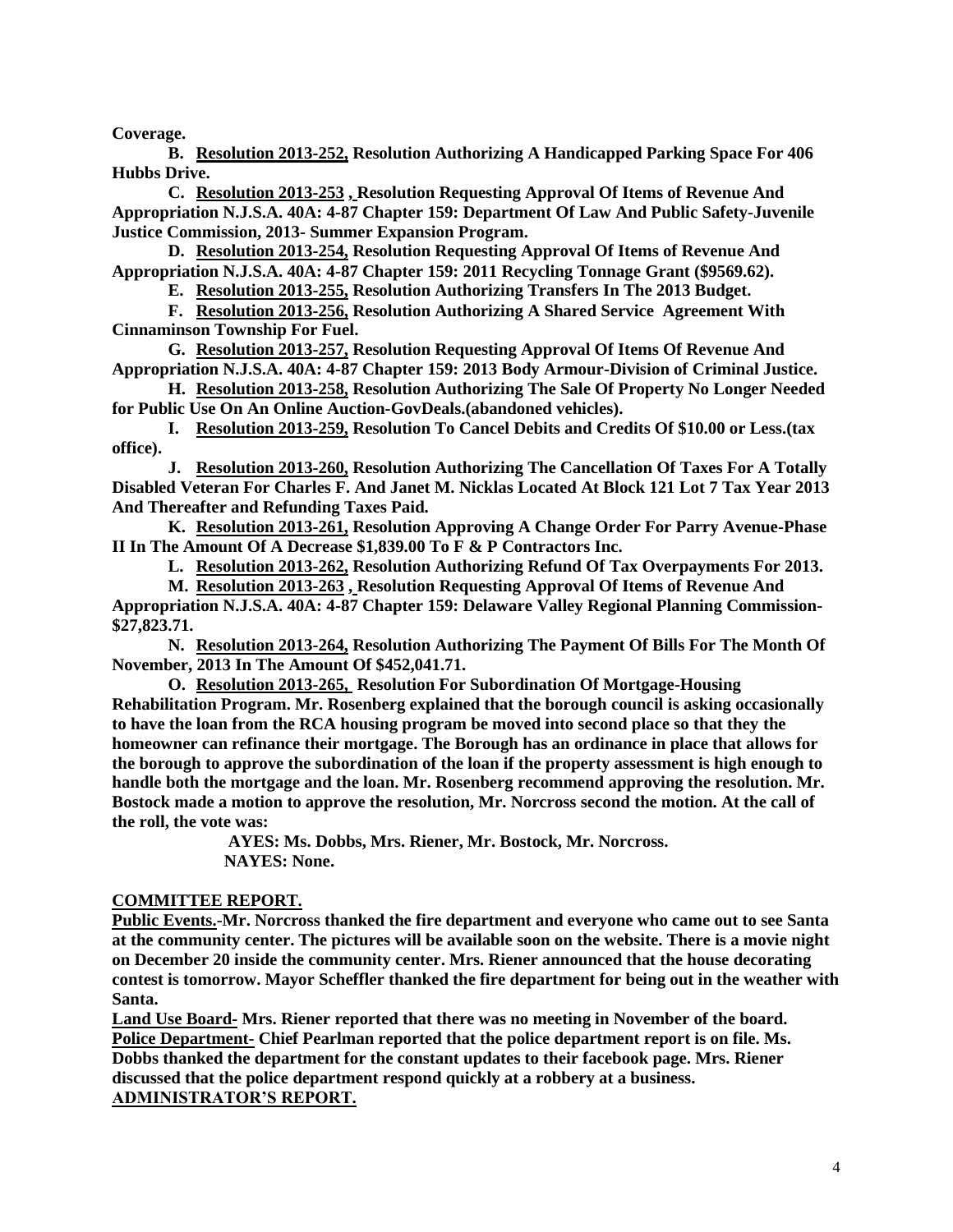**Mr. Gural reported that the Borough is converting over to voice over phone and that it will save about \$1,000 a month. There will be a short period of time when the phones will not be working but it should only be for a few hours. The police carport will be completed in the spring due to the weather. Improvements to Ethel Hardy Park and Legion Field will also be completed in late spring/early summer with funds that were received from the Burlington County Parks grant. Mr. McMahon, tax assessor had sent an email about the county attempting to change the way of handling the tax appeals. They are attempting to elimate the impact of the appeals after a town has adopted their budget. Mayor Scheffler discussed that with the recent revalue of the Borough there should not be a lot of tax appeals this year. Mr. Gural informed council that Mrs. Kilmer had received an email that the emergency generator for the community center was grant through OEM.** 

**PUBLIC COMMENTS. Mr. Norcross made a motion to open the meeting to the public, Mr. Bostock second the motion. All members present voted in favor of the motion.**

**Mrs. Shea-Riverton inquired if a certain amount of reinspections have to be done with the revalue. Mr. Gural explained that the county is looking to having a town conduct a number of inspections each year to help keep the assessments current.** 

**Ms. Veitenheimer-Rowland discussed that with the county's plan the inspection of a certain number of homes each year would change the amount of taxes that neighbors would pay. Mayor Scheffler replied that it is not fair to the Borough since a complete revalue was just completed. Mr. Gural discussed that he is not informed of all of the details of the county proposal but will keep council informed.** 

**Mr. McElwee-Columbia Avenue inquired as to why the trash company is still picking up the new containers with the old trash trucks. Mayor Scheffler explained that it does not increase any cost to the borough for the use of the non-automatic trucks. The expense would be on the hauler. Mr. McElwee explained that he has seen them pick the trash cans up by hand and dump them; the trash is many times left at the bottom of the container and on the street. Mrs. Riener also discussed the time frame of when they are in town. Mayor Scheffler explained the borough is an older community and there a lot of low power lines and tree limbs that sometimes require the older trucks to pick up the trash. Mr. Gural will reach out to Central Jersey and inquire about the trucks and the timeframe. Mr. Gural explained that the trucks start at 6am on Broad Street then they move to other sections of town. Mr. Norcross discussed that they should be using the same type of truck as the county recycling. Ms. Dobbs discussed that they also damage the cans in the way they are picked up and thrown back to the curb or left in the street. Mr. McElwee reported that his daughter had put his award certificate on Facebook that he received from borough council. They currently have 23 names to put on the memorial.** 

**Ms. Veitenheimer-Rowland inquired about the resolution for health care waiver? Mayor Scheffler explained that if an employee is eligible for health care and elects not to take it due to having health care coverage elsewhere. The Borough gives the employee a set amount each year for not taking the health benefits.**

**No one else from the public wishing to be heard, Ms. Dobbs made a motion to close the public portion, Mr. Bostock second the motion. All members voted in favor of the motion.** 

**CLOSED SESSION. Resolution No. 2013-266, Resolution Excluding The Public From Certain Meetings Pursuant To Section 8 Of The Open Public Meeting Act C. 231 P.L. 1975. (personnel) Ms. Dobbs made a motion to approve the resolution, Mr. Bostock second the motion. At the call of the roll, the vote was:**

**AYES: Ms. Dobbs, Mrs. Riener, Mr. Bostock, Mr. Norcross.**

**NAYES: None. Council went into executive session at 8:46 pm.**